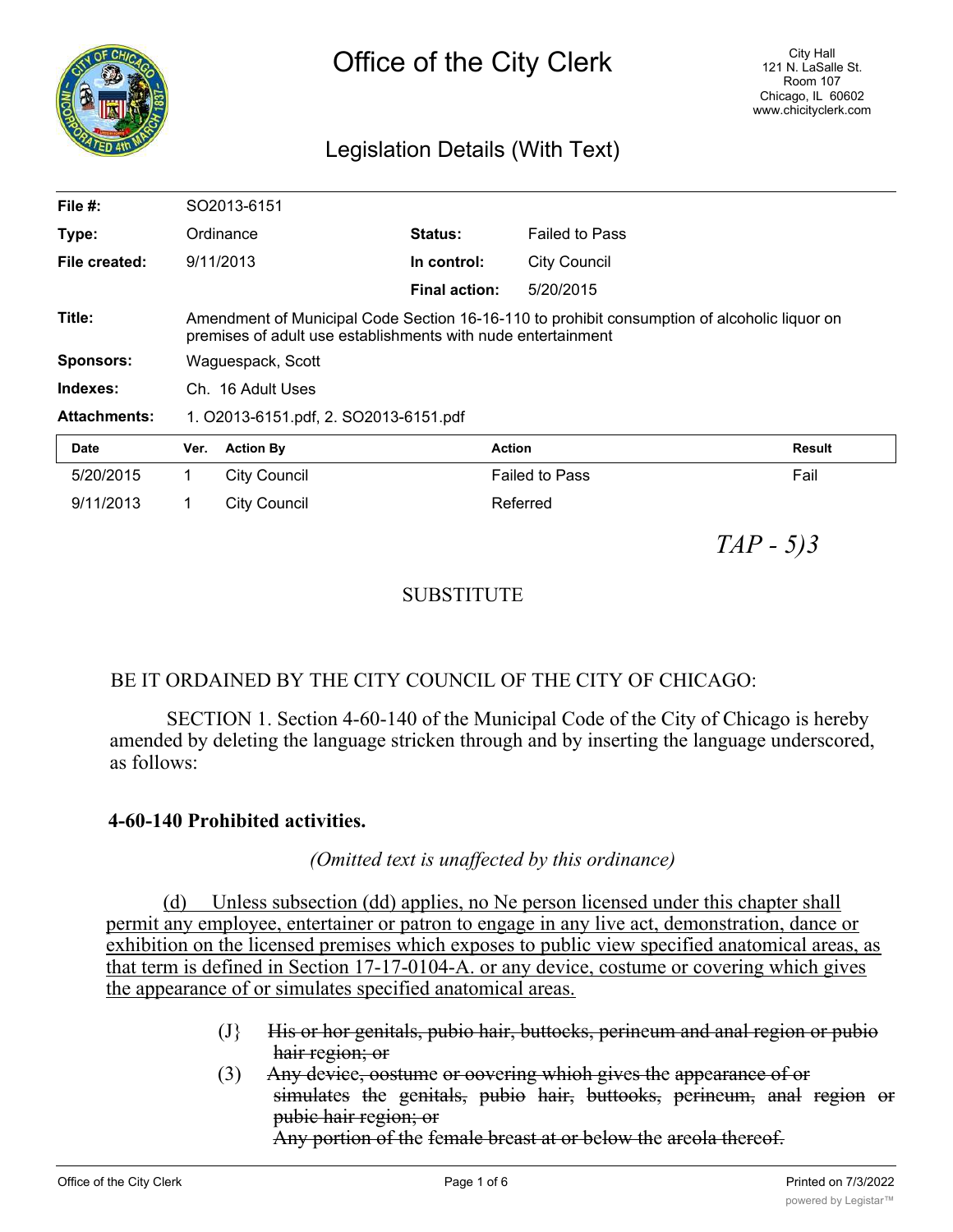(ddl A person licensed under this chapter, if the pertinent premises is a live adult sub-use pursuant to Section 17-17-0104-A and is registered as an adult use pursuant to Chapter 16-16. may permit employees or entertainers, but not patrons, to engage in live acts, demonstrations, dances or exhibitions which expose to public view buttocks and/or female breasts at that premises.

For purposes of this section, any of the items described in subsections (d) and (dd) (1} through  $(d)(3)$  shall be considered exposed to public view if it is uncovered or is less than completely and opaquely covered.

*(Omitted text is unaffected by this ordinance)*

SECTION 2. Section 16-16-030 of the Municipal Code of the City of Chicago is hereby amended by inserting the language underscored and deleting the language stricken through, as follows:

#### **16-16-030 Definitions.**

**The terms "Adult bookstore." "Adult motion picture theater." "Adult mini motion picture theater." "Adult entertainment cabaret" "Specified anatomical areas." and "Specified sexual activities" shall be defined as set forth in Section 17-17-0104-A of the code.**

**"Adult bookstore" means on establishment having as a substantial or signifioant portion of its sales or stock in trade, books, magazines, films for sale or viewing on premises by use of motion picture devices or any other coin operated means, and other periodicals whioh are distinguished or characterized by their emphasis on matter depicting, describing or relating to "speoified sexual activities", or "specified anatomical areas", or an establishment with a segme nt or seotion devoted to the sale or display of suoh material, or an establishment that holds itself out to the public as a purveyor of suoh materials based upon its signage, advertising, displays, actual sales, presence of video preview or coin operated booths, the exclusion of minors from the establishment's premises, or any other faotors showing that the establishment's primary purpos e is to purvey suoh material.**

**"Adult motion pioture theater" means an enolosed building with a oapaoity of 50 or mor e persons used regularly and routinely for presenting material having as a dominant theme mate rial distinguished or oharaoterized by an emphasis on matter depioting, describing or relating to "speoified sexual activities" or "speoified anatomical areas", for observation by patrons the rein.**

**"Adult mini motion pioture theater" means an enolosed building with a oapaoity for less than 50 persons used for presenting material distinguished or oharaoterized by an emphasis on matter depioting, describing or relating to "speoified sexual activities" or "speoified anatomical areas", for observation by patrons therein.**

**"Adult entertainment cabaret" means a publio or private establishment which : (I) featur**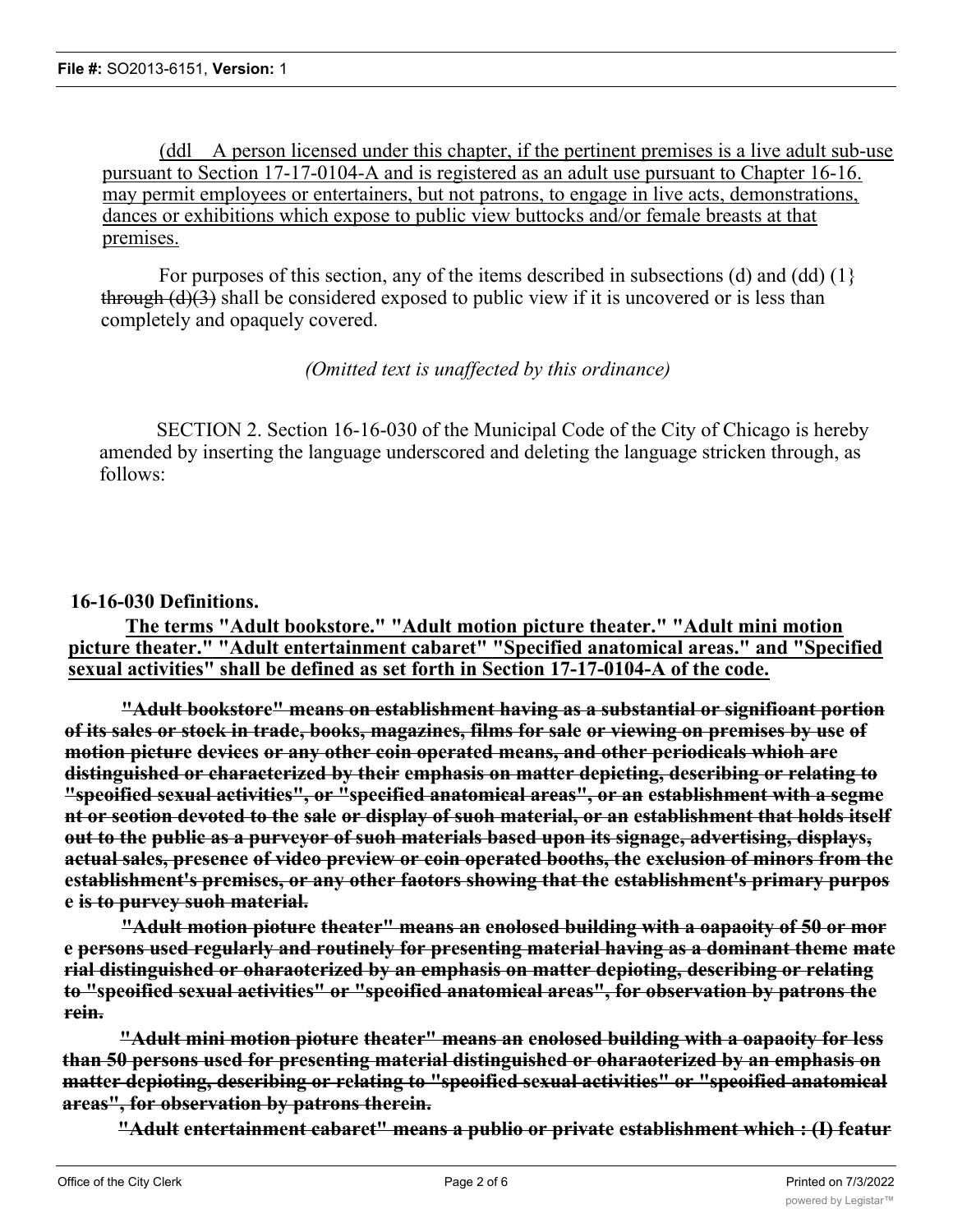**File #:** SO2013-6151, **Version:** 1

**es topless dancers, strippers, male or female impersonators; (ii) not infrequently, features ente rtainers who display "speoified anatomical areas;" or (iii) features entertainers who by reason of their appearance or conduot perform in a manner whioh is designed primarily to appeal to th e prurient interest of the patron or entertainers who engage in, or engage in oxplioit simulation of, "speoified sexual activities".**

**"Speoified sexual activities" means and is defined as:**

**Human genitals in a stat e of sexual stimulation or arousal;**

- **" Aots of human masturbation, sexual intercours e or sodomy;**
- **Fondling or other erotic touching of human genitals, pubio region, buttock**

**or female breast.**

**"Speoified anatomioal areas" means and is defined as:**

**h Less than oompletely and opaquely covered: (a) human genitals, pubio region, (b) buttock and (o) female breast below a point immediately above the top of the areola: Ullvl**

**2r. Human male genitals in a disoernably turgid state, oven if completely and opaquely covered.**

**SECTION 3. Section 16-16-110 of the Municipal Code of the City of Chicago is hereby amended by deleting the language stricken through and by inserting the language underscored, as follows:**

#### 16 **16-110 Consumption of alcoholic liquor prohibited.**

The consumption of alcoholic liquor on the premises of any adult use where nude dancing is permitted is strictly prohibited. No owner, operator, or employee or agent thereof, of a live adult sub-use that permits the consumption of alcoholic liquor on its premises shall allow exposure of specified anatomical areas or devices, costumes or coverings in a manner inconsistent with Section 4-60-140(d) and (dd). For purposes of this section, the terms "specified anatomical areas" and "live adult sub-use" shall be defined as provided in Section 17 17-0104-A.

SECTION 4. Section 17-15-0300 of the Municipal Code of the City of Chicago is hereby amended by deleting the language stricken through and by inserting the language underscored, as follows:

#### **17-15-0300 Nonconforming uses.**

17-15-0301 Definition. A nonconforming use is a land use that was lawfully established in accordance with zoning regulations in effect at the time of its establishment but that is no longer allowed by the use regulations of the zoning district in which it is now located.

17-15-0302 Change of Use.

17-15-0302-A A nonconforming use may be changed to any other use allowed by the subject zoning classification.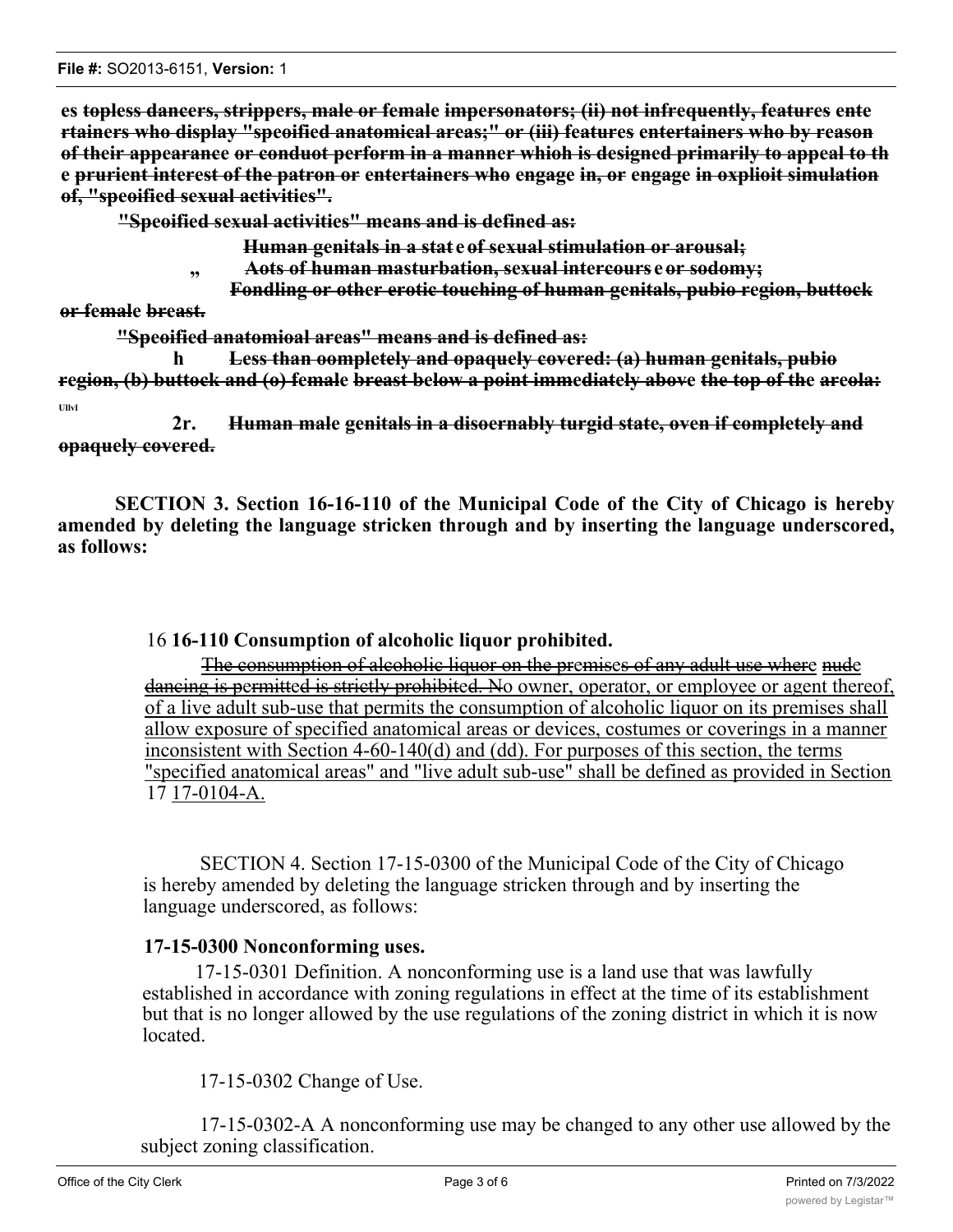17-15-0302-B TThe The Zoning Administrator is authorized to approve an administrative adjustment allowing a nonconforming use to be changed to another use that is classified in the same use category (See description of "Use Groups and Categories", Sec. 17 -17-0100) or to another functionally similar use, provided that the Zoning Administrator determines that the substituted use will create no greater adverse impacts on the surrounding area than the previous use. In making such a determination, the Zoning Administrator must consider all of the following factors:

#### **1. 2. 3.**

### **4.**

hours of operation, vehicular traffic;

the number of employees and other people expected to be attracted to the use; and other factors likely to affect the neighborhood in which it is located.

> 17-15-0302-C The Alderman of the ward in which such nonconforming use is located must be notified at the time of filing of a use substitution application with the Zoning Administrator.

> 17-15-0302-D A nonconforming use of open land may not be changed to any other nonconforming use of open land.

#### 17-15-0302-E A nonconforming non-live adult sub-use may not be changed, either in

whole or in part, to a nonconforming live adult sub-use.

SECTION 5. Section 17-17-0100 of the Municipal Code of the City of Chicago is hereby amended by deleting the language stricken through and by inserting the language underscored, as follows:

#### **17-17-0100 Use group and category descriptions.**

#### *(Omitted text is unaffected by this ordinance)*

17-17-0104 Commercial Use Group. The commercial use group includes uses that provide a business service or involve the selling, leasing or renting of merchandise to the general public. The commercial use group includes the following Use Categories:

17-17-0104-A Adult Use. The term "adult use" means 0). adult book stores, {ii} adult motion picture theaters, (iii) adult mini motion picture theaters, {iy} adult entertainment cabarets, or similar establishments. Each type of use set forth in (i) through (iv) of the preceding sentence existing on, or established after, the effective date of this amendatory ordinance of 2013 shall be termed an "adult sub -use." Use type (iv) shall be termed a "live adult sub-use." If an establishment engages in more than one adult sub-use, the applicable adult sub-use for that establishment will be the adult sub-use that comprises the establishment's primary adult use activity. For adult uses in existence on the effective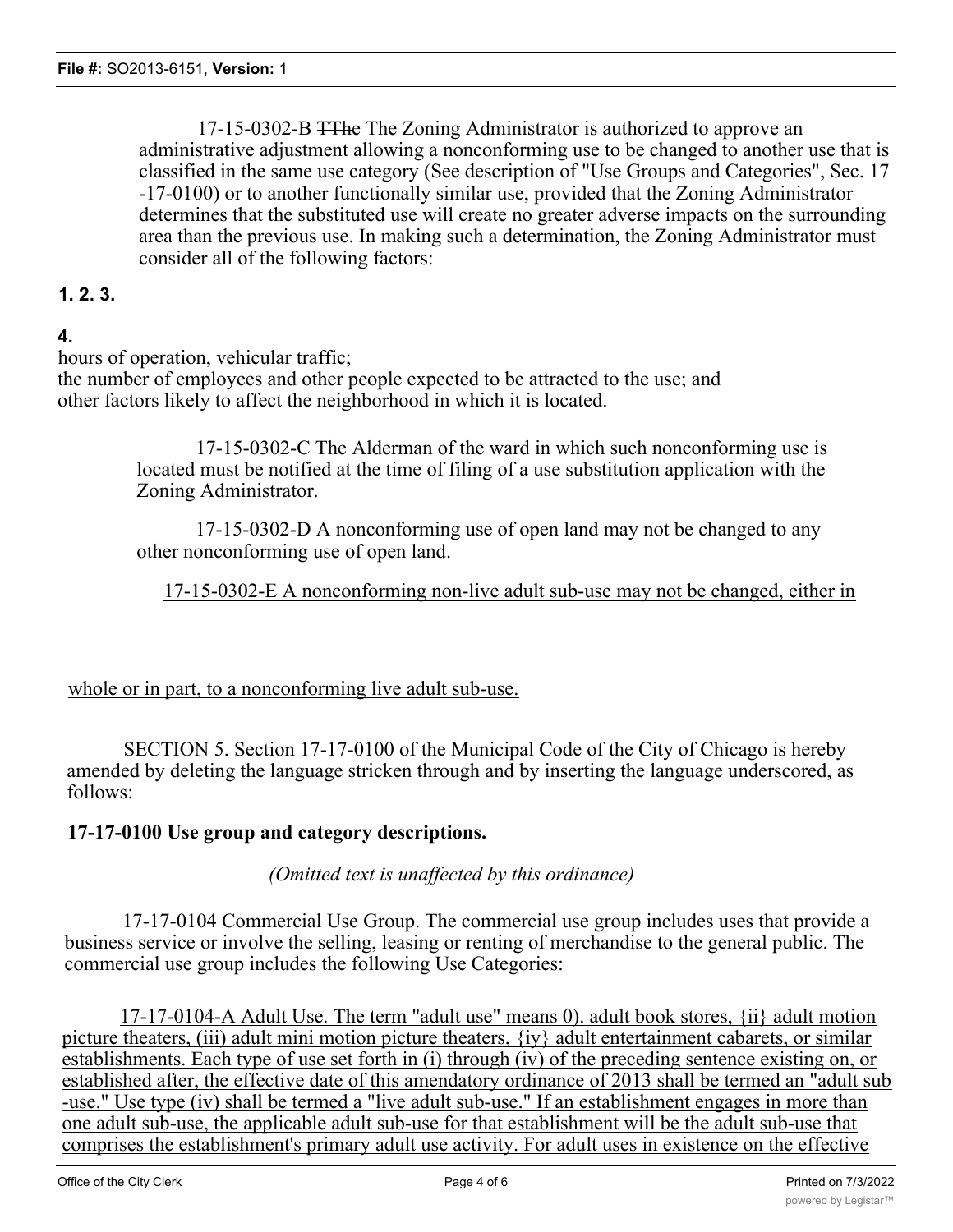date of this amendatory ordinance of 2014, the primary adult use activity will be determined as of that effective date.

1. An adult book store is an establishment having as a substantial or significant portion of its sales or stock in trade, books, magazines, films for sale or viewing on premises by use of motion picture devices or any other coin-operated means, and other periodicals which are distinguished or characterized by their emphasis on matter depicting, describing or relating to "specified sexual activities", or "specified anatomical areas" or an establishment with a segment or section devoted to the sale or display of such material, or an establishment that holds itself out to the public as a purveyor of such materials based upon its signage, advertising, displays, actual sales, presence of video preview or coin-operated booths, the exclusion of minors from the establishment's premises, or any other factors showing that the establishment's primary purpose is to purvey such material.

2. An adult motion picture theater is an enclosed building with a capacity of 50 or more persons used regularly and routinely for presenting material having as a dominant theme material distinguished or characterized by an emphasis on matter depicting, describing or relating to "specified sexual activities" or "specified anatomical areas", for observations by patrons therein.

3. An adult mini motion picture theater is an enclosed building with a capacity for less than 50 persons used for presenting material distinguished or characterized by an emphasis on matter depicting, describing or relating to "specified sexual activities" or "specified anatomical areas", for observation by patrons therein.

4. An adult entertainment cabaret is a public or private establishment which (i) features topless dancers<sup> $\wedge$ </sup> or strippers, (ii) not infrequently features entertainers who display

"specified anatomical areas"; or (iii) features entertainers who by reason of their appearance or conduct perform in a manner which is designed primarily to appeal to the prurient interest of the; patron or entertainers who engage in, or engage in explicit simulation of, "specified sexual activities".

i means:

- ! 5. The phrase "specified sexual activities" in connection with adult uses
- ! (a) Human genitals in the state of sexual stimulation or arousal;
	- (b) Acts of human masturbation, sexual intercourse or sodomy; buttock or female breast.
		- 6. The phrase "specified anatomical areas" in connection with

adult uses

<sup>1</sup> nieans':

- a) Less than completely and opaquely covered: (a)  $\hat{\boldsymbol{\epsilon}}$  to human genitals, anus, perineum and pubic region, (b) (ii) buttock and (e) (iii) female breast below a point, immediately above the top of the areola; and
- b) Human male genitals in a discernibly turgid state, even if completely and opaquely covered.

*(Omitted text is unaffected by this ordinance)*

SECTION 6. This ordinance shall be effective upon passage and publication.